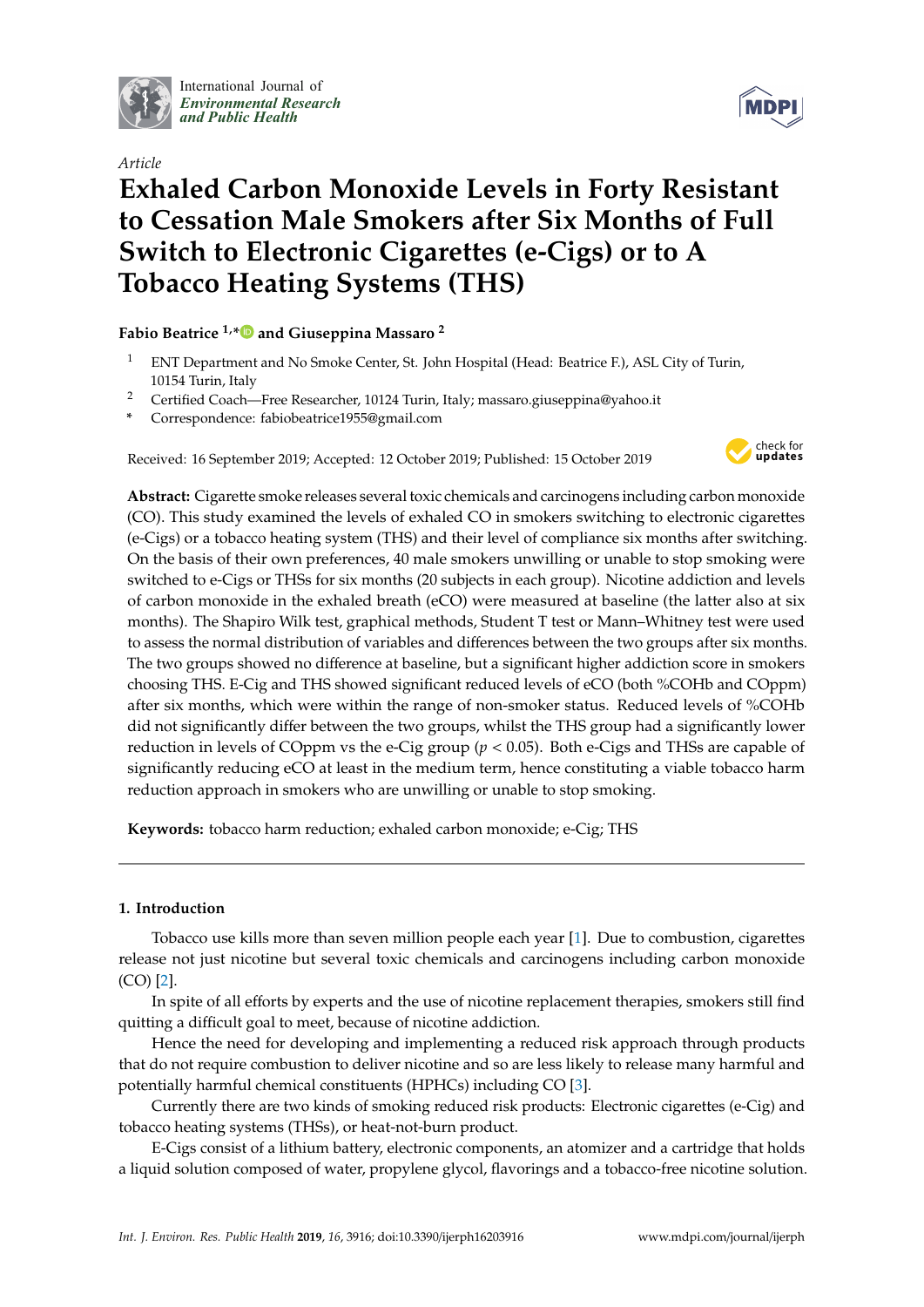The THS used in this study consists of a tobacco stick (with processed tobacco made from tobacco powder), a holder (which heats the tobacco by means of an electronically controlled heating blade) and a charger that is used to recharge the holder after each use. THS releases nicotine and other volatile compounds by heating the tobacco rod at temperatures not exceeding 350 ◦C. At these temperatures, tobacco is just heated and, as a consequence, far fewer chemical toxicants (including CO) are formed [\[4,](#page-4-3)[5\]](#page-4-4).

Recently, Public Health in England has strongly recommended the use of e-Cigs in inveterate smokers, aiming to reduce toxicity in those ones who are unable or do not want to quit [\[6\]](#page-4-5).

However, the wide variability of e-Cigs on the market is particularly troublesome: Smokers using open systems can modify the level of nicotine or other products whilst those using pre-filled cartridges cannot, and physicians still need to fully understand the advantages and limits of combustion-free smoking products.

Within the recommended approaches for smoking cessation, according to current guidelines [\[7](#page-4-6)[,8\]](#page-4-7), in case of non-willingness to or inadmissibility of cessation, we aimed the current study at measuring the exposure levels to the combustion marker carbon monoxide, in the exhaled breath (eCO), of subjects fully switching either to e-Cigs or THSs, and at assessing their compliance after six months, aiming to assess the effectiveness of such systems in reducing the exposure to chemicals produced by combustion, which are considered the most important harmful component of smoking, without any purpose of modifying smokers' addiction to nicotine.

Our study was limited to male smokers in order to avoid any potential bias linked to gender differences in smoking cessation. Actually, a comprehensive review of published data from different studies has shown that women have more difficulty maintaining long-term abstinence than men [\[9\]](#page-4-8).

Smokers will be able to make better choices if they are guided by findings of independent studies focused on the relative reduction in exposure risk after switching to innovative combustion-free devices.

#### **2. Materials and Methods**

A total of 40 smokers (all males; mean age 49.8 years), smoking 21.7 conventional cigarettes per day for 31 years on average, were enrolled in this pilot observational study.

All of them were either unwilling or unable to stop smoking and requesting a switch to reduced risk products.

Prior to enrollment, the study was approved by the Ethics Committee of the ASL City of Turin (Comitato Etico Interaziendale A.O.U. Città della Salute e della Scienza di Torino—A.O. Ordine Mauriziano di Torino), ethical approval code 0058617.

The smokers were offered a switch, based on individual preference, to either a low potential e-Cig (disposable, pre-filled cartridge, low–medium supply power, nicotine 18mg/ml) or a tobacco heating system (THS) 2.2 (sticks with mean nicotine content of 0.50 mg per stick.

Each smoker, before choosing the type of device, was informed of the essential technical features of the two products and provided with 30 min medically assisted face-to-face training on how to correctly use both devices (Jacobacci & Partners, trademark number 013388186) [\[10\]](#page-4-9).

A full switch within 15 days was requested to each enrolled subject.

Subjects were consecutively enrolled in the two groups (e-Cig and THS) according to their individual preferences until reaching a maximum of 20 smokers per group.

The remaining group was then completed, enrolling only those who preferred the other device until reaching 20 subjects in the second group.

All 40 smokers were assessed, before switching, for nicotine addiction, using the Fagerstrom test and eCO measurements.

The Fagerstrom test was designed to provide an ordinal measure of nicotine dependence related to cigarette smoking. It contains six items that evaluate the quantity of cigarette consumption, compulsion to use and dependence. In scoring the Fagerstrom test for nicotine dependence, yes/no items are scored from 0 to 1 and multiple-choice items are scored from 0 to 3. The items are summed to yield a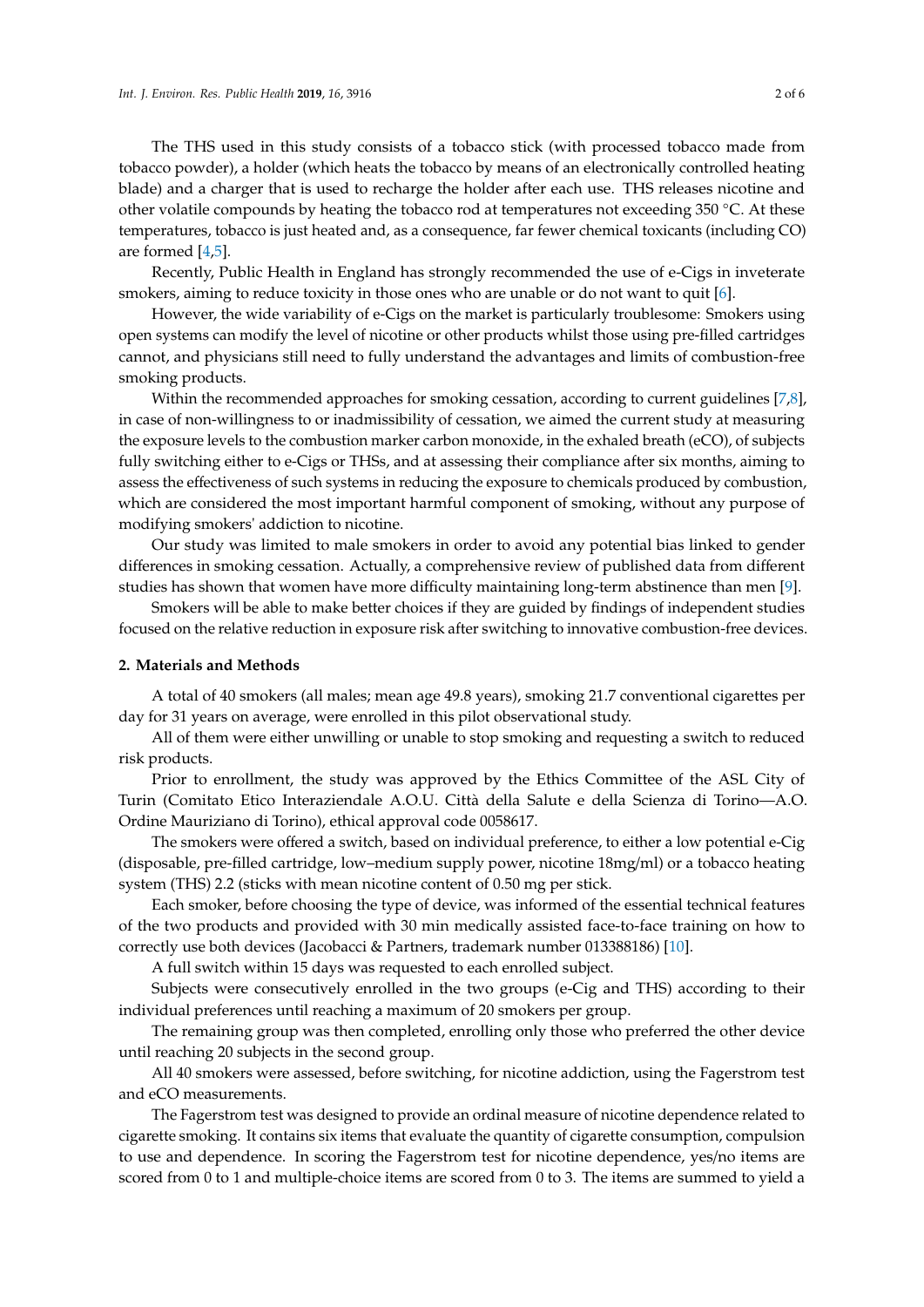total score of 0–10. The higher the total Fagerstrom score, the more intense is the patient's physical dependence on nicotine [\[11\]](#page-5-0).

eCO was used as a marker of combustion products—obtained from a single expiratory breath using a hand-held eCO meter (MicroMedical micro CO monitor, SensorMedics Italia srl, Milan, Italy), according to the manufacturer's recommendations [\[10\]](#page-4-9). eCO levels are expressed in ppm  $(1-6 =$ non-smoker;  $7-10 =$  light smoker;  $11-20 =$  smoker;  $>20 =$  heavy smoker) and %COHb (0.16–0.96 = non-smoker; 1.12–1.60 light smoker; 1.76–3.20 = smoker; >3.20 heavy smoker).

The Shapiro Wilk test and graphical methods were applied to assess the normal distribution of variables.

The Wilcoxon test for paired data was applied to assess the variance between the before and after switch separately in the two groups. Even if, in this pilot study, the limited sample size would not allow for a formal statistical comparison, the Mann–Whitney U test was applied to assess any difference between the two groups. Analysis was performed with software Stata 14.1 with a *p* value < 0.05 as statistically significant.

#### **3. Results**

At baseline, the two groups, of note without any heavy smoker, did not differ as to age, number of cigarettes, eCO (even when separately assessed for light smokers and smokers—data not shown), whilst smokers choosing to switch to THSs had an higher mean addiction score (Fagerstrom test) than those switching to e-Cigs ( $p = 0.001$ ) (Table [1\)](#page-2-0).

<span id="page-2-0"></span>

| <b>Baseline</b>                           | e-Cig $(n = 20)$ | THS $(n = 20)$  | <i>v</i> Value |
|-------------------------------------------|------------------|-----------------|----------------|
| No. of smokers screened to fill the group | 62               | 53              |                |
| Mean age (SD)                             | 50.5(7.0)        | 49.15(7.0)      | 0.546          |
| Median cigarette/day (Q1-Q3)              | $20(20-20)$      | 20 (20 - 21.59) | 0.333          |
| Mean Fagerstrom score (SD)                | 4.6(1.6)         | 6.7(1.3)        | 0.001          |
| eCO                                       |                  |                 |                |
| Median %COHb (Q1-Q3)                      | $1.92(1.6-2.8)$  | $1.92(1.6-2.5)$ | 0.849          |
| Median ppm $(Q1-Q3)$                      | $12(10-17.5)$    | $12(10-15.8)$   | 0.849          |

**Table 1.** Baseline data ( $Q1$  = quartile 1;  $Q3$  = quartile 3).

Nineteen smokers offered the switch declined to use both systems and were therefore not included in the study. All smokers entering the study managed to completely switch within 15 days in both groups. No subject dropped out the study in either group.

Six months after switching, both groups showed a significant reduction of eCO versus baseline  $(e-Cig = p < 0.001$ ; THS =  $p < 0.001$ ) and all subjects showed levels of eCO within the range of non-smoker status, demonstrating a full adherence to the reduced risk products (Table [2,](#page-2-1) Figures S1 and S2).

<span id="page-2-1"></span>**Table 2.** eCO data six months after switching and change vs baseline ( $Q1$  = quartile 1;  $Q3$  = quartile 3).

|            | After 6 Months | After 6 Months | Change vs. Baseline | Change vs. Baseline | p         |
|------------|----------------|----------------|---------------------|---------------------|-----------|
|            | Median         | $O1$ ; $O3$    | Median              | $O1$ ; $O3$         |           |
| %CoHb      |                |                |                     |                     |           |
| e-Cig      | 0.32           | 0.16; 0.44     | $-1.6$              | $-2.24; -1.28$      | p < 0.001 |
| <b>THS</b> | 0.48           | 0.48; 0.64     | $-1.28$             | $-1.92: -1.12$      | p < 0.001 |
| ppm        |                |                |                     |                     |           |
| e-Cig      | 2              | 1:2.75         | $-10$               | $-10; -8$           | p < 0.001 |
| <b>THS</b> | 3              | 3:4            | $-8$                | $-12: -7$           | p < 0.001 |

Even if the aim of the study was not to make a formal comparison between the two groups in terms of eCO reduction (Figures S3 and S4), due to the limited sample size of this pilot study, the Mann–Whitney U test showed no significant difference as to %COHb levels after six months in the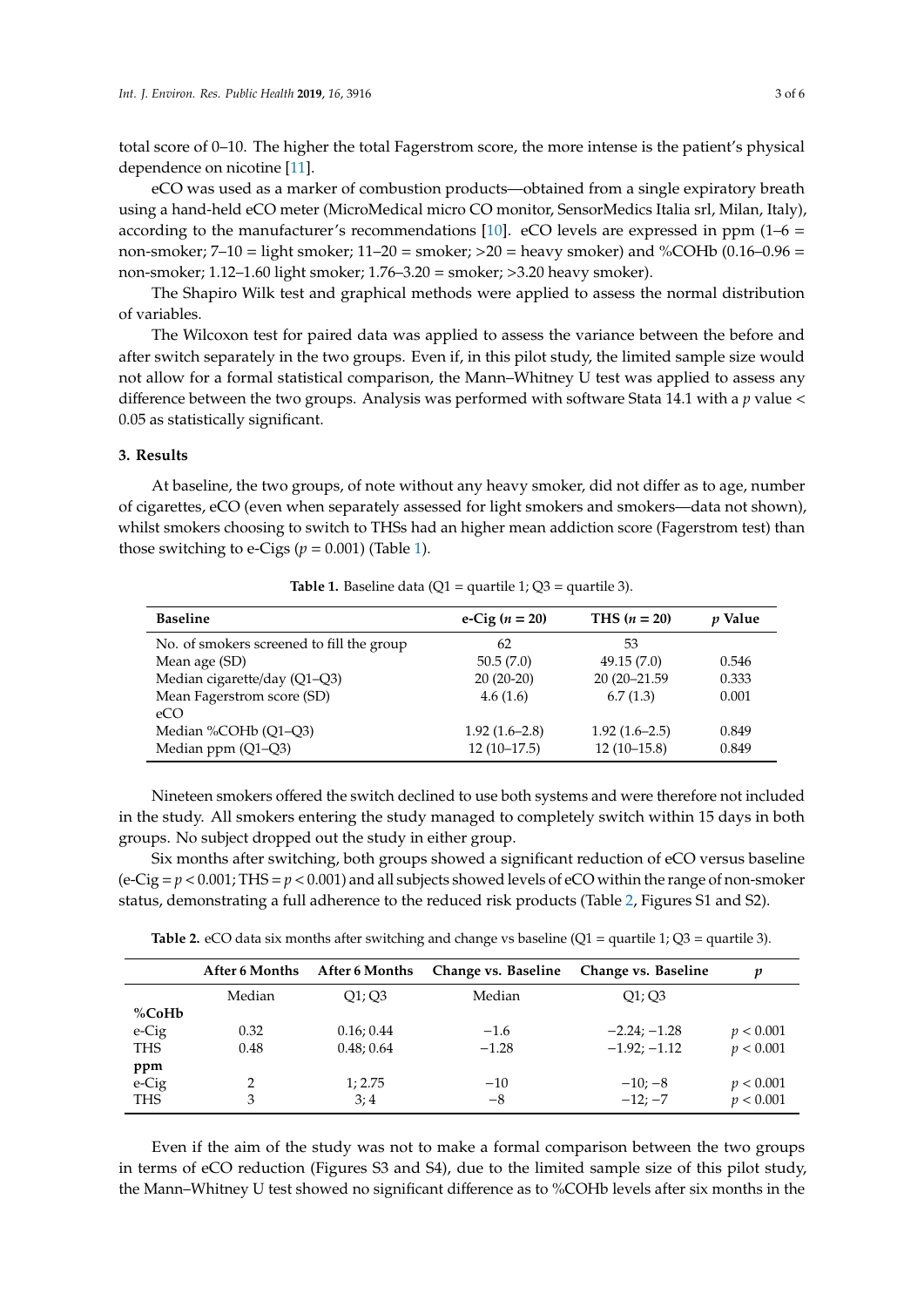two groups (*p* = 0.37886), whilst the THS group had a significant lower reduction in levels of COppm vs the e-Cig group at six months ( $p < 0.05$ ).

#### **4. Discussion**

This is the first independent study investigating eCO levels in subjects fully switching, in 15 days' time, to different devices for six months. Forty subjects (either light smokers or smokers with no heavy smoker at baseline) were offered to switch according to their preference to either e-Cigs or THSs (20 subjects each group).

Of note, all smokers entering the study managed to completely switch within 15 days in both groups. This can be explained by their high motivation as a consequence of the specific counselling and training they were provided with and by the subsequent individual choice of the system which they perceived as more appropriate.

Before switching, the only difference of note, between the two groups, was a significantly higher Fagerstrom score in smokers choosing THS. Even if it cannot be excluded that such a high score happened just by chance, this suggests that smokers with greater nicotine dependence find THS more appealing than e-Cigs.

Our findings after six months of switching concur with those from previous short and long-term studies on e-Cigs and THSs [\[12](#page-5-1)[–14\]](#page-5-2).

No subject dropped out the study in either group, which is impressive but not surprising when considering the kind of counselling they received, their high motivation, that the choice was made on the basis of their own preference, the limited sample size in each group and finally the study duration of just six months.

We showed that switching to either e-Cigs or THSs significantly reduces eCO levels in the exhaled breath from smokers after six months, with levels of eCO being within the range of those ranked as non-smokers.

At six months, eCO levels did not differ among groups in terms of %COHb but subjects switching to THSs showed a significantly lower reduction as to eCO ppm values vs those one switching to e-Cigs  $(p < 0.05)$ .

Formally comparing the results at six months between the two groups was not the aim of the study and we did not collect data that could help in interpreting the difference in eCO ppm. Even if there could be several hypothetical reasons (e.g., THS subjects showed a higher nicotine addiction, on the basis of the different Fagerstrom score, which could have led to a higher heets consumption vs e-Cig pre-filled cartridges; THS subjects could have had smoker partners at home or an undeclared dual use) they still remain merely conjectural and we can just conclude this is a consequence of the limited sample size of this pilot study and that confirmation would need an additional study for a formal comparison with a proper sample.

When interpreting the study findings, particularly the high level of adherence to both e-Cigs and THSs in extremely motivated former cigarette smokers, caution should be applied due to the observational nature and to the limited sample size of the study. However, the power analysis of the collected data indicated that our study was adequately powered to detect differences between before and after the switch in each separate group (e-Cig and THS).

As to the wider implications of this study, it seems that non-combustible nicotine sources reduce chronic CO exposure in smokers who do not want to quit nicotine intake. Our study also suggests that respecting smokers' preferences in choosing a specific reduced risk product can be important in assuring full compliance to the switch, at least in the medium term. This is in line with recent findings by the American Cancer Society, showing that the introduction of THS matches coincided with a decline in cigarette sales in Japan [\[15\]](#page-5-3).

Health Professionals should consider all the options available to a smoking patient for helping them quit. In cases where that is not possible, they can at least induce smokers to switch to combustion-free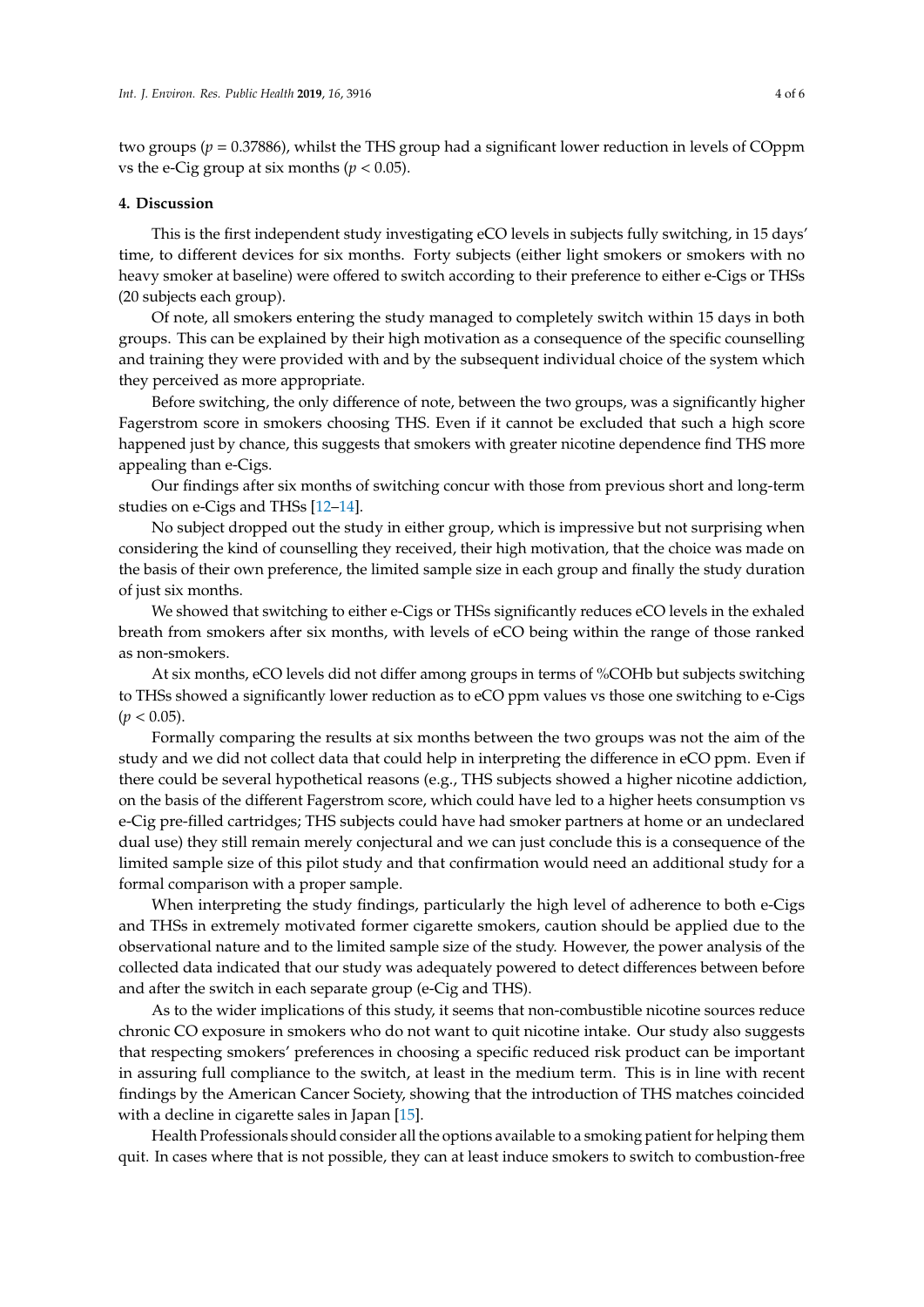products (maybe preferring THSs for smokers with higher addiction scores), accepting the limited residual risk as a trade-off for higher likelihood of success for tobacco harm reduction.

#### **5. Conclusions**

The findings from this study provide new evidence to health care professionals and smokers in order to help them find the best individual choice among tobacco harm reduction approaches whenever the main goal of smoking cessation cannot be met. Both e-Cigs and THSs are viable options, significantly reducing the levels of combustion markers in exhaled breath, warranting a high level of compliance at least at six months after switching and could be chosen on the basis of the extent of addiction to nicotine.

**Supplementary Materials:** The following are available online at http://[www.mdpi.com](http://www.mdpi.com/1660-4601/16/20/3916/s1)/1660-4601/16/20/3916/s1, Figure S1: %COHb before and after switch; Figure S2: CO ppm before and after switch; Figure S3: Difference %COHb before and after switch in the two groups; Figure S4: Difference CO ppm before and after switch in the two groups.

**Author Contributions:** Conceptualization, F.B.; methodology F.B. and G.M.; formal analysis, F.B.; writing—original draft preparation, F.B. and G.M.; writing—review and editing, F.B.

**Funding:** This research received no external funding.

**Acknowledgments:** Authors wish to thank the ASL City of Turin for its continuous support to the No Smoke Center.

**Conflicts of Interest:** The authors declare no conflict of interest.

### **References**

- <span id="page-4-0"></span>1. WHO Report on the Global Tobacco Epidemic. 2017. Available online: https://[apps.who.int](https://apps.who.int/iris/bitstream/handle/10665/255874/9789241512824-eng.pdf?sequence=1)/iris/bitstream/ handle/10665/255874/[9789241512824-eng.pdf?sequence](https://apps.who.int/iris/bitstream/handle/10665/255874/9789241512824-eng.pdf?sequence=1)=1 (accessed on 13 July 2019).
- <span id="page-4-1"></span>2. IARC Working Group on the Evaluation of Carcinogenic Risks to Humans. Tobacco Smoke and Involuntary Smoking. *IARC Monogr. Eval. Carcinog. Risks Hum.* **2004**, *83*, 1–1438.
- <span id="page-4-2"></span>3. Polosa, R.; Rodu, B.; Caponnetto, P.; Maglia, M.; Raciti, C. A fresh look at tobacco harm reduction: The case for the electronic cigarette. *Harm Reduct. J.* **2013**, *10*, 10–19. [\[CrossRef\]](http://dx.doi.org/10.1186/1477-7517-10-19) [\[PubMed\]](http://www.ncbi.nlm.nih.gov/pubmed/24090432)
- <span id="page-4-3"></span>4. Schaller, J.-P.; Keller, D.; Poget, L.; Pratte, P.; Kaelin, E.; McHugh, D.; Cudazzo, G.; Smart, D.; Tricker, A.R.; Gautier, L. Evaluation of the Tobacco Heating System 2.2. Part 2: Chemical composition, genotoxicity, cytotoxicity and physical properties of the aerosol. *Regul. Toxicol. Pharmacol.* **2016**, *81* (Suppl. 2), S27–S47. [\[CrossRef\]](http://dx.doi.org/10.1016/j.yrtph.2016.10.001) [\[PubMed\]](http://www.ncbi.nlm.nih.gov/pubmed/27720919)
- <span id="page-4-4"></span>5. Jaccard, G.; Tafin Djoko, D.; Moennikes, O.; Jeannet, C.; Kondylis, A.; Belushkin, M. Comparative assessment of HPHC yields in the Tobacco Heating System THS2.2 and commercial cigarettes. *Regul. Toxicol. Pharmacol.* **2017**, *90*, 1–8. [\[CrossRef\]](http://dx.doi.org/10.1016/j.yrtph.2017.08.006)
- <span id="page-4-5"></span>6. McNeill, A.; Brose, L.S.; Calder, R.; Bauld, L.; Robson, D. Evidence Review of e-Cigarettes and Heated Tobacco Products 2018: A Report Commissioned by Public Health England. Available online: https://[assets.publishing.service.gov.uk](https://assets.publishing.service.gov.uk/government/uploads/system/uploads/attachment_data/file/684963/Evidence_review_of_e-cigarettes_and_heated_tobacco_products_2018.pdf)/government/uploads/system/uploads/attachment\_ data/file/684963/[Evidence\\_review\\_of\\_e-cigarettes\\_and\\_heated\\_tobacco\\_products\\_2018.pdf](https://assets.publishing.service.gov.uk/government/uploads/system/uploads/attachment_data/file/684963/Evidence_review_of_e-cigarettes_and_heated_tobacco_products_2018.pdf) (accessed on 13 September 2019).
- <span id="page-4-6"></span>7. European Network for Smoking and Tobacco Prevention (ENSP) Chaussée d'Ixelles 144 B-1050 Brussels, Belgium. ENSP Guidelines for Treating Tobacco Dependence. Available online: http://[elearning-ensp.eu](http://elearning-ensp.eu/mod/page/view.php?id=36)/ mod/page/[view.php?id](http://elearning-ensp.eu/mod/page/view.php?id=36)=36 (accessed on 13 September 2019).
- <span id="page-4-7"></span>8. Barua, R.S.; Rigotti, N.A.; Benowitz, N.L.; Cummings, K.M.; Jazayeri, M.-A.; Morris, P.B.; Ratchford, E.V.; Sarna, L.; Stecker, E.C.; Wiggins, B.S. 2018 ACC Expert Consensus decision pathway on tobacco cessation treatment. *J. Am. Coll. Cardiol.* **2018**, *72*, 3332–3365. [\[CrossRef\]](http://dx.doi.org/10.1016/j.jacc.2018.10.027) [\[PubMed\]](http://www.ncbi.nlm.nih.gov/pubmed/30527452)
- <span id="page-4-8"></span>9. Smith, P.H.; Bessette, A.J.; Weinberger, A.H.; Sheffer, C.E.; McKee, S.A. Sex/gender differences in smoking cessation: A review. *Prev. Med.* **2016**, *92*, 135–140. [\[CrossRef\]](http://dx.doi.org/10.1016/j.ypmed.2016.07.013)
- <span id="page-4-9"></span>10. Pacifici, R.; Pichini, S.; Graziano, S.; Pellegrini, M.; Massaro, G.; Beatrice, F. Successful Nicotine Intake in Medical Assisted Use of E-Cigarettes: A Pilot Study. *IJERPH* **2015**, *12*, 7638–7646. [\[CrossRef\]](http://dx.doi.org/10.3390/ijerph120707638)